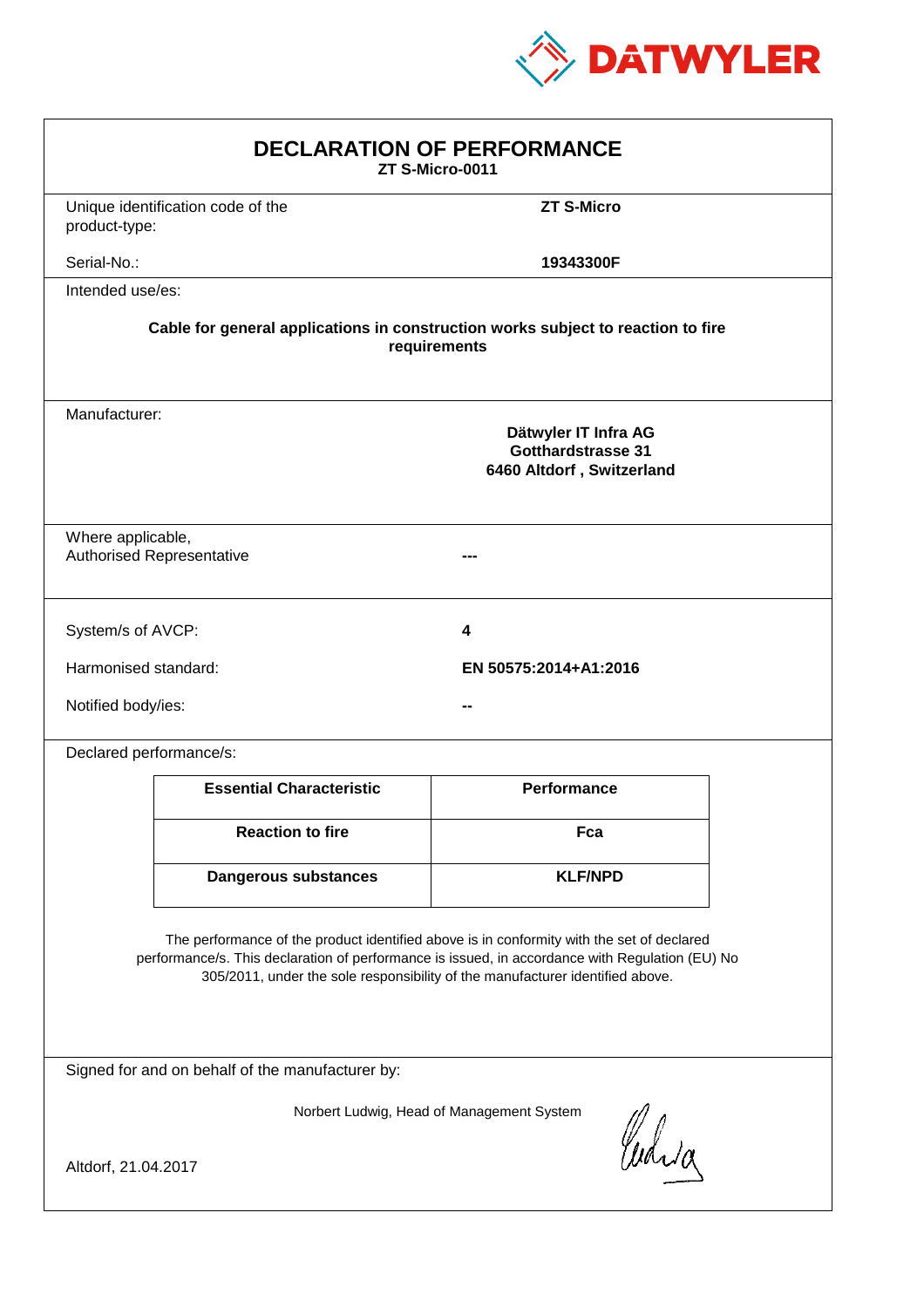

| LEISTUNGSERKLÄRUNG<br>ZT S-Micro-0011                                                                                                                                                                                                                      |                                                                        |                                                                                |  |  |
|------------------------------------------------------------------------------------------------------------------------------------------------------------------------------------------------------------------------------------------------------------|------------------------------------------------------------------------|--------------------------------------------------------------------------------|--|--|
|                                                                                                                                                                                                                                                            | Eindeutiger Kenncode des Produkttyps:                                  | <b>ZT S-Micro</b>                                                              |  |  |
| Serien-Nr.:                                                                                                                                                                                                                                                |                                                                        | 19343300F                                                                      |  |  |
| Verwendungszweck(e):                                                                                                                                                                                                                                       |                                                                        |                                                                                |  |  |
|                                                                                                                                                                                                                                                            | Kabel/Leitung für allgemeine Anwendungen in Bauwerken in Bezug auf die | Anforderungen an das Brandverhalten                                            |  |  |
| Hersteller:                                                                                                                                                                                                                                                |                                                                        | Dätwyler IT Infra AG<br><b>Gotthardstrasse 31</b><br>6460 Altdorf, Switzerland |  |  |
|                                                                                                                                                                                                                                                            | Wo anwendbar, Bevollmächtigter:                                        |                                                                                |  |  |
| Leistungsbeständigkeit:                                                                                                                                                                                                                                    | System(e) zur Bewertung und Überprüfung der                            | 4                                                                              |  |  |
| Harmonisierte Norm:                                                                                                                                                                                                                                        |                                                                        | EN 50575:2014+A1:2016                                                          |  |  |
| Notifizierte Stelle(n):                                                                                                                                                                                                                                    |                                                                        |                                                                                |  |  |
| Erklärte Leistung(en):                                                                                                                                                                                                                                     |                                                                        |                                                                                |  |  |
|                                                                                                                                                                                                                                                            | <b>Wesentliche Merkmale</b>                                            | Leistung                                                                       |  |  |
|                                                                                                                                                                                                                                                            | <b>Brandverhalten</b>                                                  | Fca                                                                            |  |  |
|                                                                                                                                                                                                                                                            | Gefährliche Stoffe                                                     | <b>KLF/NPD</b>                                                                 |  |  |
| Die Leistung des vorstehenden Produkts entspricht der erklärten Leistung/den erklärten<br>Leistungen. Für die Erstellung der Leistungserklärung im Einklang mit der Verordnung (EU) Nr.<br>305/2011 ist allein der obengenannte Hersteller verantwortlich. |                                                                        |                                                                                |  |  |
|                                                                                                                                                                                                                                                            | Unterzeichnet für den Hersteller und im Namen des Herstellers von:     |                                                                                |  |  |
| Norbert Ludwig, Head of Management System                                                                                                                                                                                                                  |                                                                        |                                                                                |  |  |
| Cudia<br>Altdorf, 21.04.2017                                                                                                                                                                                                                               |                                                                        |                                                                                |  |  |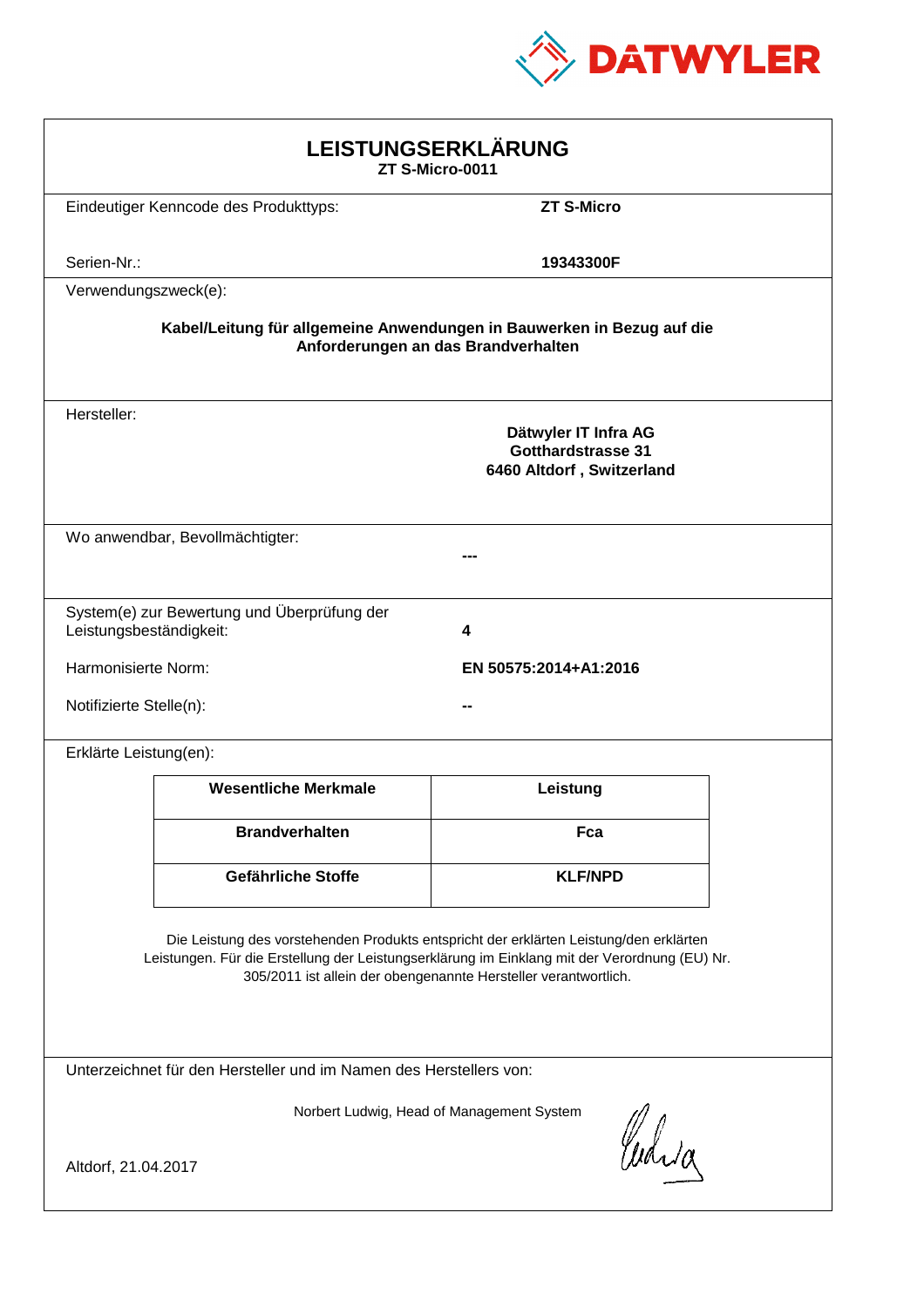

| <b>PRESTATIEVERKLARING</b><br>ZT S-Micro-0011                                                                                                                                                                                                                               |                                                                         |                   |  |  |
|-----------------------------------------------------------------------------------------------------------------------------------------------------------------------------------------------------------------------------------------------------------------------------|-------------------------------------------------------------------------|-------------------|--|--|
| producttype:                                                                                                                                                                                                                                                                | Unieke identificatiecode van het                                        | <b>ZT S-Micro</b> |  |  |
| Serienr.:                                                                                                                                                                                                                                                                   |                                                                         | 19343300F         |  |  |
| Beoogd(e) gebruik(en):                                                                                                                                                                                                                                                      |                                                                         |                   |  |  |
| Kabels voor algemene toepassingen in bouwwerken die onder<br>voorschriften inzake materiaalgedrag bij brand vallen                                                                                                                                                          |                                                                         |                   |  |  |
| Fabrikant:                                                                                                                                                                                                                                                                  | Dätwyler IT Infra AG<br>Gotthardstrasse 31<br>6460 Altdorf, Switzerland |                   |  |  |
|                                                                                                                                                                                                                                                                             | indien van toepassing, Gemachtigde:                                     |                   |  |  |
| Het systeem of de systemen voor de<br>beoordeling en verificatie van de<br>4<br>prestatiebestendigheid:<br>Geharmoniseerde norm:<br>EN 50575:2014+A1:2016<br>Aangemelde instantie(s):                                                                                       |                                                                         |                   |  |  |
| Aangegeven prestatie(s)                                                                                                                                                                                                                                                     |                                                                         |                   |  |  |
|                                                                                                                                                                                                                                                                             | Essentiële kenmerken                                                    | <b>Prestatie</b>  |  |  |
|                                                                                                                                                                                                                                                                             | <b>Brandreactie</b>                                                     | Fca               |  |  |
|                                                                                                                                                                                                                                                                             | Gevaarlijke stoffen                                                     | <b>KLF/NPD</b>    |  |  |
| De prestaties van het hierboven omschreven product zijn conform de aangegeven prestaties. Deze<br>prestatieverklaring wordt in overeenstemming met Verordening (EU) nr. 305/2011 onder de exclusieve<br>verantwoordelijkheid van de hierboven vermelde fabrikant verstrekt. |                                                                         |                   |  |  |
| Ondertekend voor en namens de fabrikant door:                                                                                                                                                                                                                               |                                                                         |                   |  |  |
| Norbert Ludwig, Head of Management System<br>Curia<br>Altdorf, 21.04.2017                                                                                                                                                                                                   |                                                                         |                   |  |  |
|                                                                                                                                                                                                                                                                             |                                                                         |                   |  |  |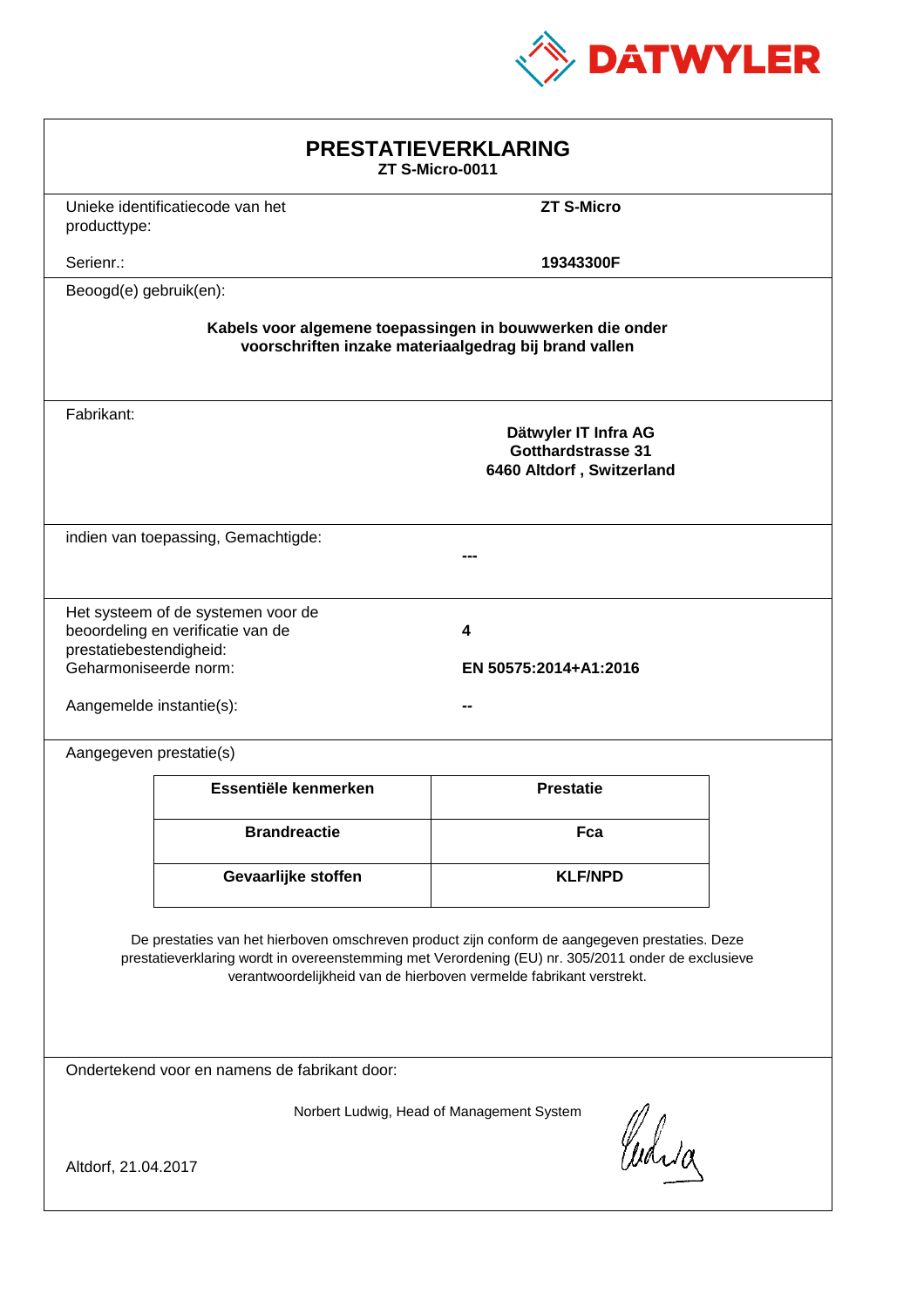

| DÉCLARATION DES PERFORMANCES<br>ZT S-Micro-0011                |                                                                   |                                                                                                                                                                                                                                                                  |  |
|----------------------------------------------------------------|-------------------------------------------------------------------|------------------------------------------------------------------------------------------------------------------------------------------------------------------------------------------------------------------------------------------------------------------|--|
| produit type:                                                  | Code d'identification unique du                                   | <b>ZT S-Micro</b>                                                                                                                                                                                                                                                |  |
| Numéro de série:                                               |                                                                   | 19343300F                                                                                                                                                                                                                                                        |  |
| Usage(s) prévu(s):                                             |                                                                   |                                                                                                                                                                                                                                                                  |  |
|                                                                |                                                                   | Câble pour applications générales dans les ouvrages de construction soumis<br>aux exigences de réaction au feu                                                                                                                                                   |  |
| Fabricant:                                                     |                                                                   | Dätwyler IT Infra AG<br><b>Gotthardstrasse 31</b><br>6460 Altdorf, Switzerland                                                                                                                                                                                   |  |
|                                                                | Le cas échéant, Mandataire                                        |                                                                                                                                                                                                                                                                  |  |
| performances:<br>Norme harmonisée:<br>Organisme(s) notifié(s): | Système(s) d'évaluation et de<br>vérification de la constance des | 4<br>EN 50575:2014+A1:2016                                                                                                                                                                                                                                       |  |
|                                                                | Performance(s) déclarée(s):                                       |                                                                                                                                                                                                                                                                  |  |
|                                                                | Caractéristique essentielle                                       | Performance                                                                                                                                                                                                                                                      |  |
|                                                                | <b>Réaction au feu</b>                                            | Fca                                                                                                                                                                                                                                                              |  |
|                                                                | <b>Substances dangereuses</b>                                     | <b>KLF/NPD</b>                                                                                                                                                                                                                                                   |  |
|                                                                |                                                                   | Les performances du produit identifié ci-dessus sont conformes aux performances déclarées.<br>Conformément au règlement (UE) no 305/2011, la présente déclaration des performances est<br>établie sous la seule responsabilité du fabricant mentionné ci-dessus. |  |
|                                                                | Signé pour le fabricant et en son nom par:                        |                                                                                                                                                                                                                                                                  |  |
| Altdorf, 21.04.2017                                            |                                                                   | Norbert Ludwig, Head of Management System<br>Curia                                                                                                                                                                                                               |  |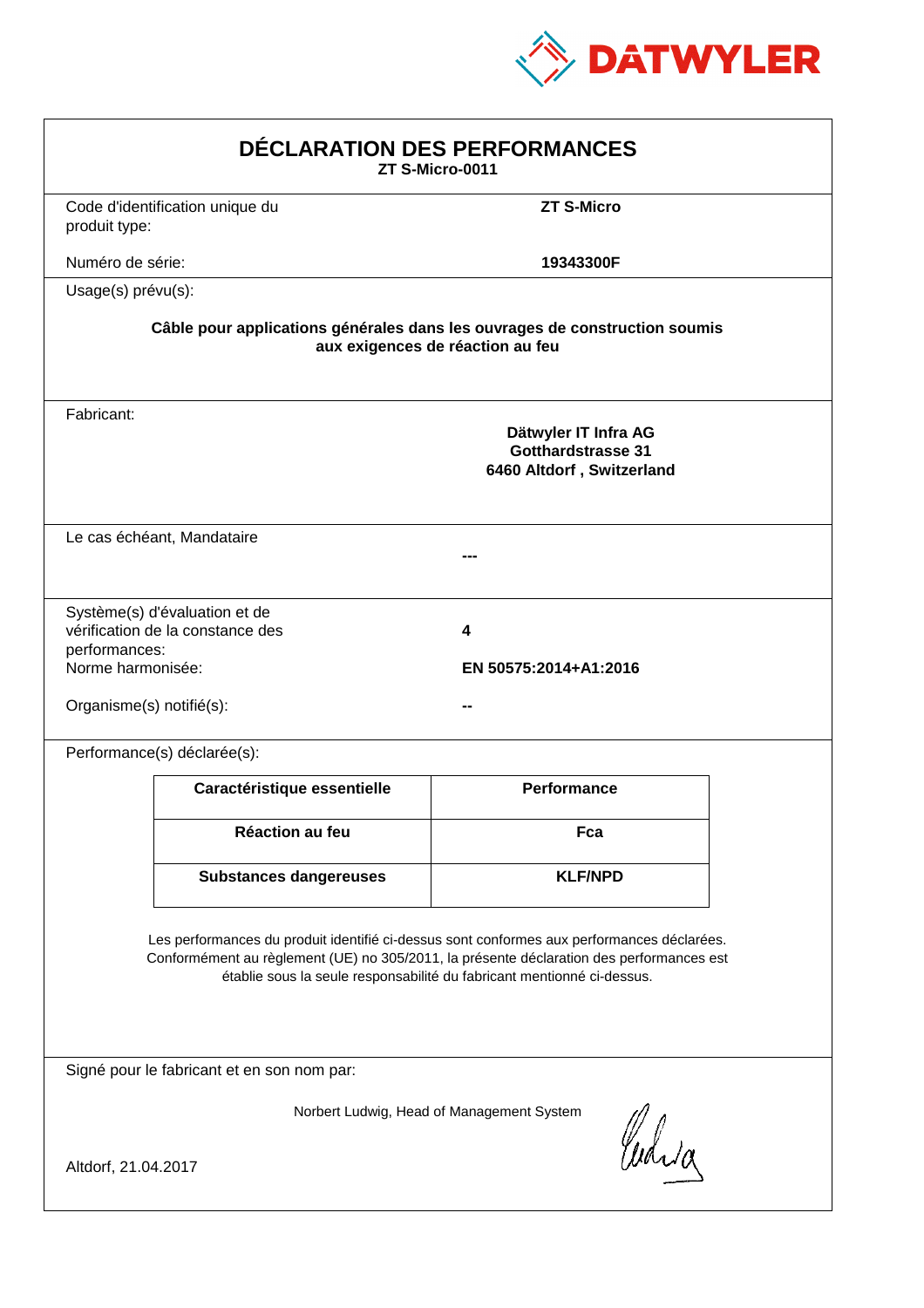

| <b>DECLARACIÓN DE PRESTACIONES</b><br>ZT S-Micro-0011                                                                                                                                                                                                                                                                                         |                                                                                                        |                            |  |  |  |
|-----------------------------------------------------------------------------------------------------------------------------------------------------------------------------------------------------------------------------------------------------------------------------------------------------------------------------------------------|--------------------------------------------------------------------------------------------------------|----------------------------|--|--|--|
| producto tipo:                                                                                                                                                                                                                                                                                                                                | Código de identificación única del                                                                     | <b>ZT S-Micro</b>          |  |  |  |
| Número de serie:                                                                                                                                                                                                                                                                                                                              |                                                                                                        | 19343300F                  |  |  |  |
| Usos previstos:                                                                                                                                                                                                                                                                                                                               |                                                                                                        |                            |  |  |  |
|                                                                                                                                                                                                                                                                                                                                               | Cable sujeto a requisitos de reacción al fuego para aplicaciones generales en obras<br>de construcción |                            |  |  |  |
| Fabricante:                                                                                                                                                                                                                                                                                                                                   | Dätwyler IT Infra AG<br><b>Gotthardstrasse 31</b><br>6460 Altdorf, Switzerland                         |                            |  |  |  |
|                                                                                                                                                                                                                                                                                                                                               | En su caso, Representante autorizado:                                                                  |                            |  |  |  |
| (EVCP):<br>Norma armonizada:<br>Organismos notificados:                                                                                                                                                                                                                                                                                       | Sistemas de evaluación y verificación<br>de la constancia de las prestaciones                          | 4<br>EN 50575:2014+A1:2016 |  |  |  |
|                                                                                                                                                                                                                                                                                                                                               | Prestaciones declaradas:                                                                               |                            |  |  |  |
|                                                                                                                                                                                                                                                                                                                                               | Característica esencial                                                                                | <b>Prestaciones</b>        |  |  |  |
|                                                                                                                                                                                                                                                                                                                                               | Reacción al fuego                                                                                      | Fca                        |  |  |  |
|                                                                                                                                                                                                                                                                                                                                               | <b>Sustancias peligrosas</b>                                                                           | <b>KLF/NPD</b>             |  |  |  |
| Las prestaciones del producto identificado anteriormente son conformes con el conjunto de<br>prestaciones declaradas. La presente declaración de prestaciones se emite, de conformidad con<br>el Reglamento (UE) nº 305/2011, bajo la sola responsabilidad del fabricante arriba identificado.<br>Firmado por y en nombre del fabricante por: |                                                                                                        |                            |  |  |  |
|                                                                                                                                                                                                                                                                                                                                               |                                                                                                        |                            |  |  |  |
| Norbert Ludwig, Head of Management System<br>Curia<br>Altdorf, 21.04.2017                                                                                                                                                                                                                                                                     |                                                                                                        |                            |  |  |  |